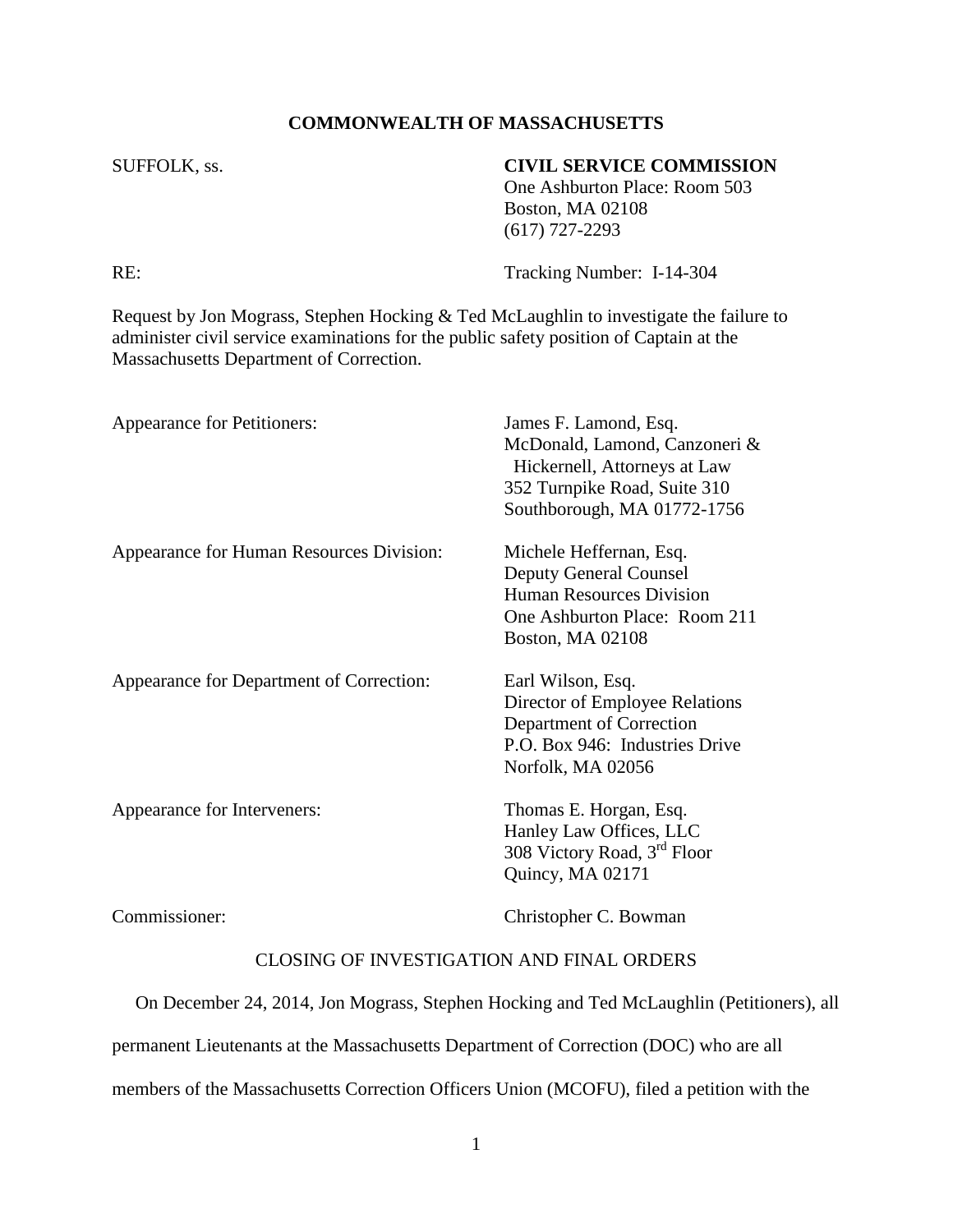Civil Service Commission (Commission), asking the Commission to investigate why the state's Human Resources Division (HRD) had not conducted promotional examinations for the public safety position of Captain and/or delegated to DOC the responsibility for conducting these examinations. MCOFU is a public sector labor union representing approximately four thousand (4,000) correction officers, sergeants and lieutenants employed by DOC within state bargaining unit 4.

On January 16, 2015, the Commission received a petition from the New England Police

Benevolent Association (NEPBA), which represents Captains, all of whom are currently serving

in a provisional capacity, asking to intervene in this matter. I subsequently allowed motions to

intervene from seven (7) individual Captains<sup>1</sup>, all of whom are NEPBA members.

The Commission subsequently initiated an investigation and, on December 10, 2015, issued

the following orders:

 $\overline{a}$ 

- 1. Forthwith, HRD and DOC shall take all necessary steps to: a) create a promotional examination for the position of Captain at DOC; and b) create an eligible list of candidates for the position of Captain that will be used to create Certifications which will be used to make promotional appointments to the position of Captain at DOC.
- 2. HRD and DOC shall provide the Commission with status updates at least every six (6) months which shall include a list of benchmarks, timelines for meeting those benchmarks and information regarding whether those benchmarks and timelines have been met.
- 3. Upon the establishment of an eligible list for the position of Captain, all individuals serving as Provisional Captains at DOC prior to the date of this Order shall be made permanent and given tenure.
- 4. The relief provided for in Paragraph 3 shall not apply to any individual provisionally promoted to the position of Provisional Captain at DOC on or after the date of this Order. To achieve permanency in the position of Captain at DOC, these individuals shall be required to comply will all applicable civil service law and rules and shall be treated in the same manner as any other individual seeking promotional appointment to the position of Captain.

<sup>1</sup> Robert Tarantino, Jason Lanpher, Shaun Dewey, Mark Reilly, Michael Edwards, David Kenneally, Christopher Crown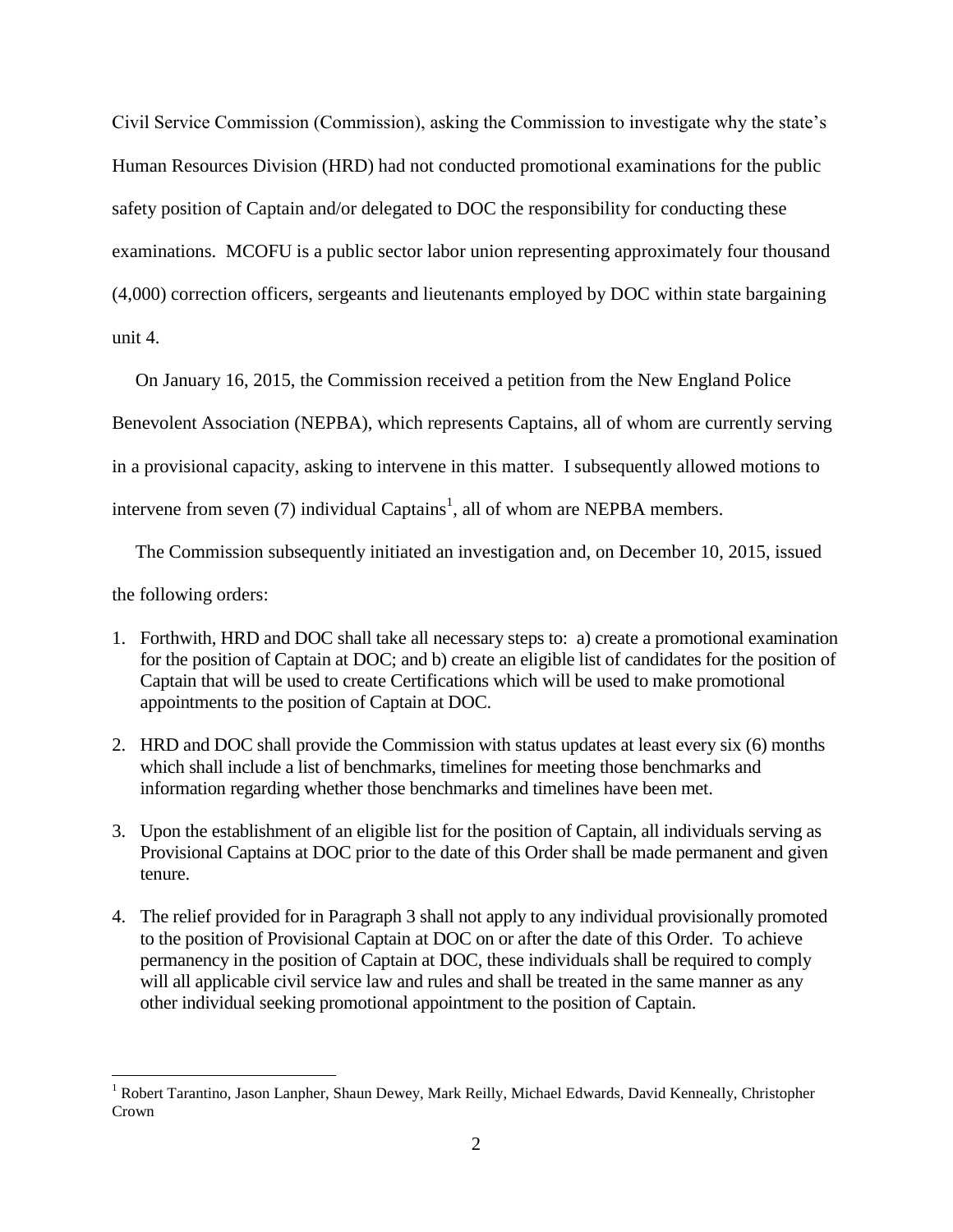#### *Status Update*

 A promotional examination for DOC Captain has been administered and, as of February 22, 2018, an eligible list for DOC Captain has been established by HRD that will be used to create Certifications to make permanent promotional appointments to the position of DOC Captain.

 On March 1, 2018, counsel for the Interveners submitted a list to the Commission, copied to DOC and HRD, of sixty (60) Captains that were serving in a provisional capacity when the Commission entered its Orders on December 10, 2015. Pursuant to Order #3 above, the Interveners have requested that the Commission exercise its authority under Chapter 310 of the Acts of 1993 and grant these sixty (60) employees permanency in the position of DOC Captain. Both DOC and HRD assented to the request.

For all of the above reasons, the Civil Service Commission, pursuant to its authority under

Chapter 310 of the Acts of 1993, hereby grants permanency to the DOC employees listed in

Attachment A in the position of DOC Captain.

Upon the entering of this relief, the Commission's Investigation under Tracking No. Tracking

Number: I-14-304 is hereby *closed.* 

SO ORDERED.

Civil Service Commission

*/s/ Christopher Bowman* Christopher C. Bowman Chairman

By a vote of the Civil Service Commission (Bowman, Chairman; Camuso, Ittleman, Stein and Tivnan, Commissioners) on March 15, 2018.

Notice: James Lamond, Esq. (for Petitioners) Thomas E. Horgan, Esq. (for Interveners) Michele Heffernan, Esq. (for HRD) Earl Wilson, Esq. (for DOC)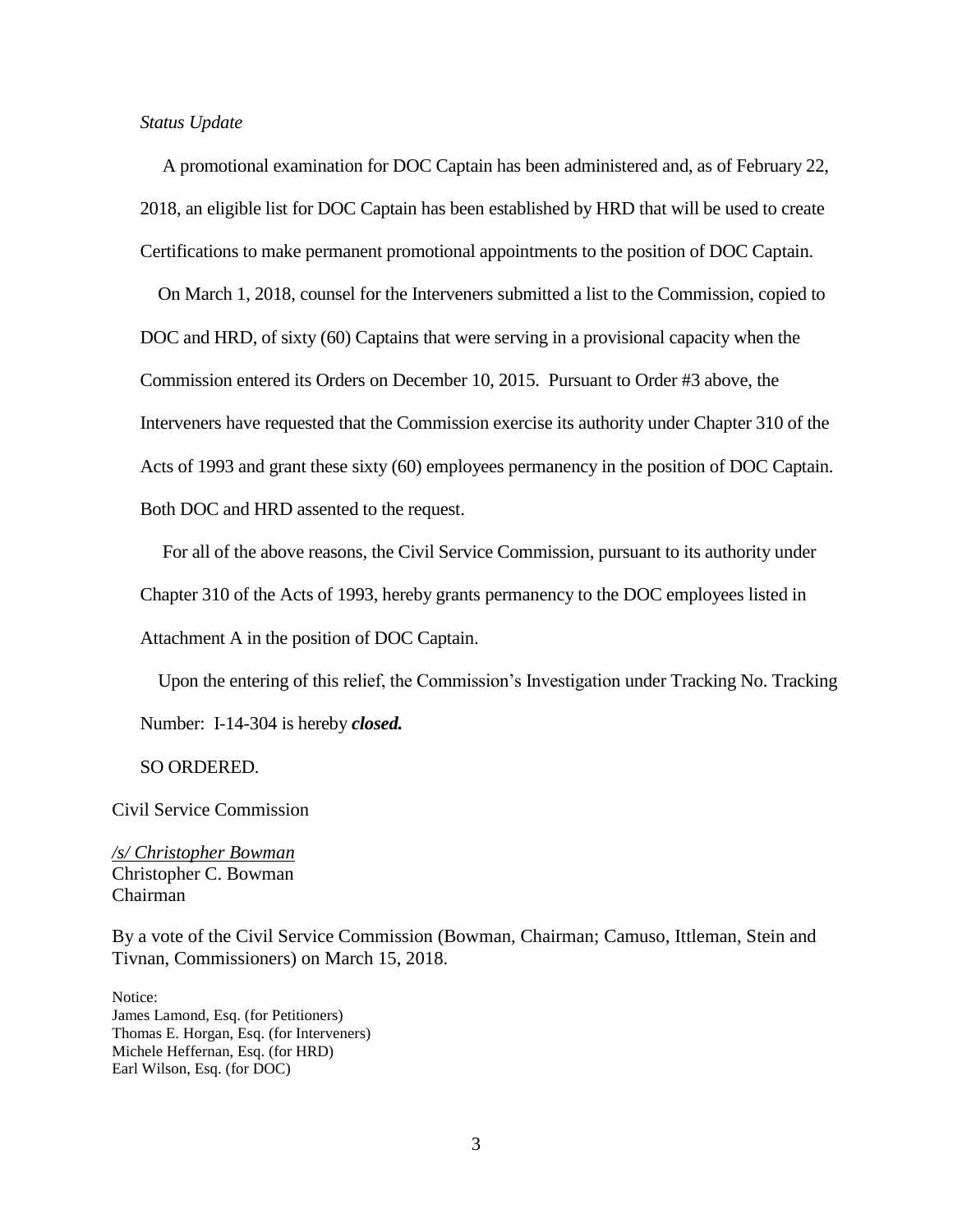# ATTACHMENT A

| Last                      | Middle                  | First   |
|---------------------------|-------------------------|---------|
| <b>Bairos</b>             | D                       | James   |
| Beckvold                  | $\overline{\mathbf{M}}$ | Henry   |
| Belair                    | $\overline{A}$          | John    |
| <b>Brien</b>              | $\overline{C}$          | David   |
| <b>Britto</b>             | $\overline{A}$          | Mark    |
| <b>Brown</b>              | $\overline{\mathbf{M}}$ | Scott   |
| Camelo                    | $\overline{\mathrm{F}}$ | John    |
| Carrier                   | $\overline{\mathbf{J}}$ | Stephen |
| Clauss                    | D                       | Robert  |
| Coache                    | D                       | Melissa |
| Costa                     | $\overline{\mathbf{J}}$ | Paul    |
| Crowley                   | $\overline{G}$          | Donald  |
| $\overline{\text{C}}$ ruz | $\overline{L}$          | Nestor  |
| Dehestani                 | $\overline{S}$          | Steven  |
| Denomme                   | G                       | Donald  |
| Deveneau                  | $\overline{A}$          | Curtis  |
| Dewey                     | $\overline{C}$          | Shaun   |
| Doher                     |                         | Glenn   |
| Dompierre                 | Ŵ                       | Donald  |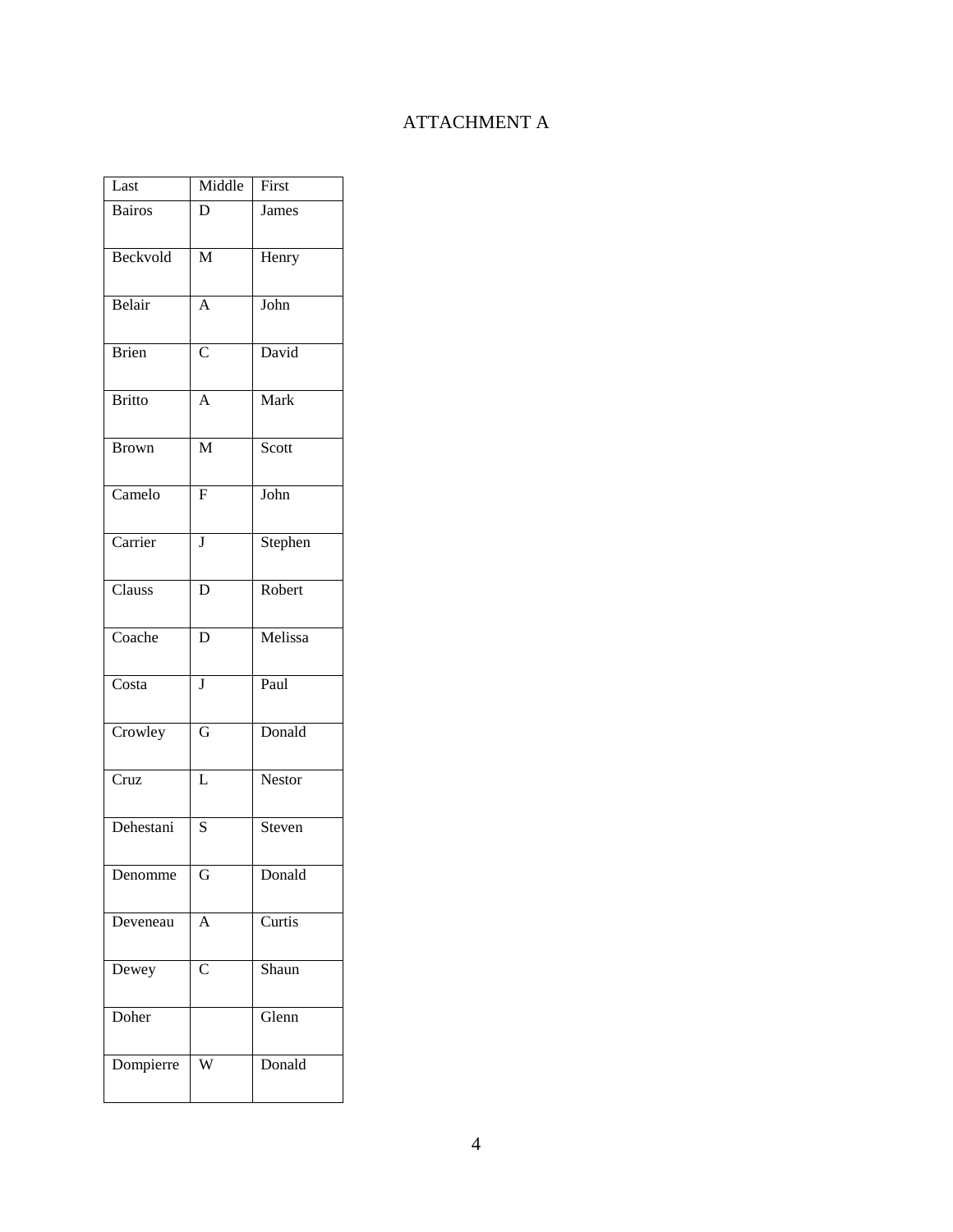| Edwards               | J                       | Michael     |
|-----------------------|-------------------------|-------------|
| Flaven                | M                       | Brian       |
| Fougere               | J                       | Terrance    |
| Fuller                | $\overline{A}$          | Jason       |
| Geer                  |                         | Donna Jean  |
| Ginnetty              | L                       | John        |
| Grimes                | $\overline{\mathbf{M}}$ | Jeffrey     |
| Hamm                  | $\overline{H}$          | Michael     |
| Hammond               | $\overline{T}$          | Edward      |
| Harvey                | $\overline{\text{R}}$   | Raymond     |
| $\overline{H}$ iggins | $\overline{\mathrm{P}}$ | Robert      |
| Hooper                | $\overline{\text{R}}$   | Charles     |
| Jackson               |                         | Christopher |
| Kenneally             | $\bf J$                 | David       |
| Kenneway              | $\overline{P}$          | Steven      |
| Kilroy                |                         | Karen       |
| Laflamme              | M                       | Randy       |
| Lanpher               | L                       | Jason       |
| Lefort                | L                       | Robert      |
| Mcgonagle             | T                       | Edward      |
| Mulvey                | M                       | Patrick     |